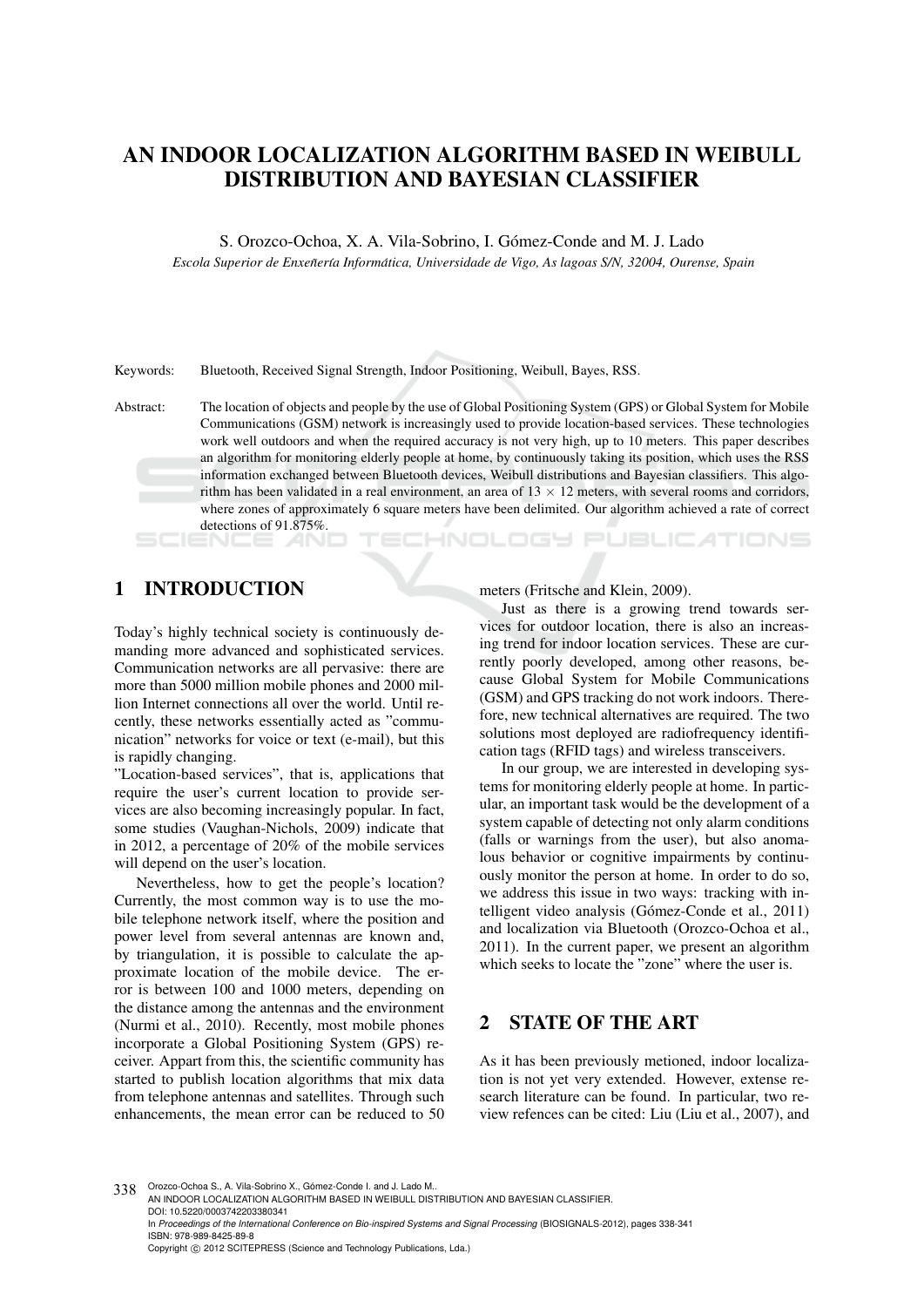Gu (Gu et al., 2009). There are other works that employ the Bluetooth's RSS (Received Signal Strength) parameter, and offer experimental data, as well as the mean error. Some of these works will be now described in chronological order.

Forno (Forno et al., 2005) used inquiries with different trasmission power. They experimented in unobstructed areas, without indoor walls. Hossain (Hossain et al., 2007) presented a novel method, based on calculating differences among RSS values. The experimental values (a mean error of 3.5 m) were again obtained in a free-of-walls area. In a recent paper, Aparicio (Aparicio et al., 2008) reached a mean error of 2.21 meters, employing a hybrid method, based on wireless LAN and Bluetooth, and a 4-NN classifier. In this work, the experimental area was a complex zone, including walls, rooms and corridors. In 2010, Pei (Pei et al., 2010) obtained a mean error of 5.1 meters by applying a Weibull distribution to the RSS dataset, and using a Bayesian classifier; however, it must be taken into consideration that they only employed 3 access points for a quite extense area. In fact, the methodology employed in this paper is based in Pei's work.

## 3 METHODOLOGY

### 3.1 Algorithm

The algorithm proposed in this paper belongs to the category of the so-called fingerprinting methods based on the RSS parameter. It has a training phase in which a set of "inquiries" are performed at known positions. The Bluetooth inquiry mechanism consists of an inquirer that broadcasts inquiry packets to devices in the neighborhood. A radio map is built with all RSS values from the different Base Stations (BS) that respond to the inquiry. Then, the radiomap is processed in order to obtain a new feature map, where each zone is identified with a particular feature vector. In the localization stage, data from inquiries in an unknown area are processed for feature extraction from the RSS values. Such features will be compared with the feature map to determine which is the area that best matches and then, infere the target location.

#### Training Stage

We will call the set of training data *tr*, and the validation or test set *te*. We also assume that the set of RSS values taken in the training stage is collected in an array, called Original Radio Map (ORM), where ORM [i, j] would be a variable length vector containing all RSSs surveyed at zone *i* from *BS<sup>j</sup>* .

Many obstacles in indoor spaces can either prevent or hinder the propagation of waves, as well as introduce wave reflection that cause a noisy signal from reflected waves. These characteristics of indoor spaces explain why indoor wave propagation is much more complex than outdoor wave propagation (Figueiras et al., 2005). In an attempt to mitigate possible side effects of these reflections, we have decided to filter the ORM by removing the lowest values. The resulting Filtered Radio Map (FRM) was built as follows:

$$
FRM[i,j] = \{ORM[i,j][l]|
$$
  

$$
ORM[i,j][l] >= Q_1(ORM[i,j])
$$
 (1)

being  $Q_1(x)$  the first quartile of vector *x*.

For feature extraction we assume that each vector of RSS values, i.e. each FRM[i,j] can be modeled by a probability distribution function and therefore, summarize its features by the parameters of the distribution. In our case we use a Weibull distribution function for the modeling since this distribution models this type of radio wave propagation better than the normal distribution function (Pei et al., 2010). The Weibull distribution has two parameters, scale  $(\lambda)$  and shape (*k*), and is given by the following expression:

$$
g(x; k, \lambda) = \frac{k}{\lambda} \left(\frac{x}{\lambda}\right)^{k-1} e^{-\left(\frac{x}{\lambda}\right)^k}
$$
 (2)

After this step we have a new array, the Weibull Radio Map (WRM), in which WRM[i,j] contains the *k* and  $\lambda$  parameters of the Weibull probability distribution function that best models the set of values from ??FRM[i,j], i.e:  $WRM[i, j] = (k_{ij}, \lambda_{ij})$ . This matrix has the features that model our radio map and that will be used in the localization process.

#### Localization Stage

For the localization of the mobile device after the training stage, we use data from an inquiry launched from the mobile device. To begin with, the data collection is preprocessed just as in training stage, i.e.:

- All RSS values are stored ??in a vector, denoted *te*, where  $te[i]$  is the set of values ??measured from the BS *j*.
- Elimination of the lowest RSS values in order to have the filtered test set (*tef*).

Following is the classification step, which is based on Bayesian inference:

- First, an RSS value is selected at random from each vector *tef* [j], i.e. *tef* [*j*][ $l_j$ ].
- RSSs are assumed to have a Weibull distribution;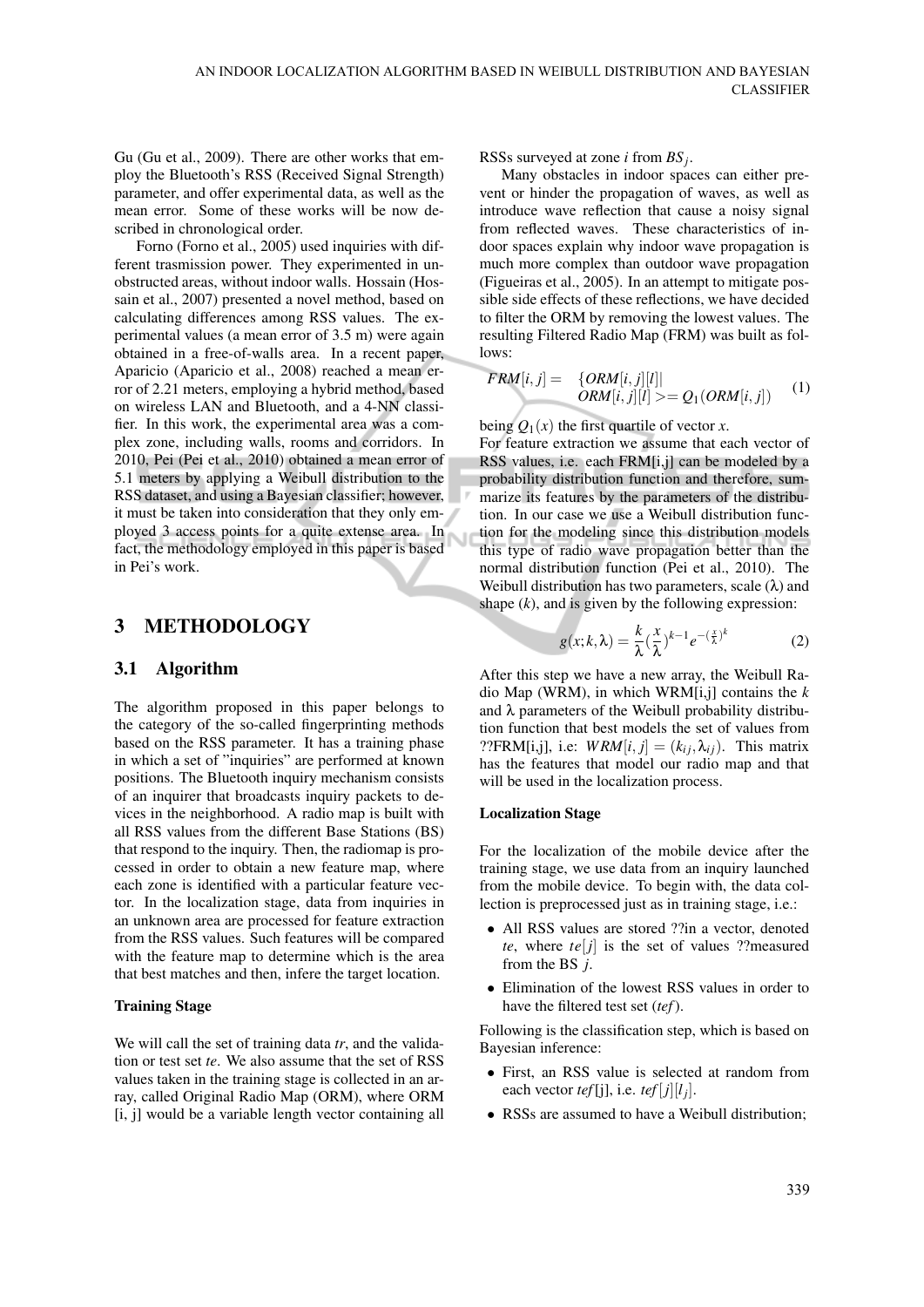therefore, in order to get the probability value of the *tef*  $[j][l_j]$ , given a zone  $(z_i)$ , we perform:

$$
P(tef[j][l_j] | z_i) = g(tef[j][l_j]; k_{z_i}, \lambda_{z_i})
$$
 (3)

• The joint probability for *tef* is calculated as:

$$
P(tef | z_i) = \prod_{j=1}^{N_{BS}} P(tef[j][l_j | z_i)
$$
 (4)

where  $N_{BS}$  is the number of base stations.

• The highest probability value obtained determines the  $z_i$  target zone.

The last step is the voting process, which is the repetition of the above steps *t* times. As a result, a number *t* of target zones are obtained, and the one with the highest number votes is selected as the definite target zone.

### 3.2 Experimental Setup

The experimental testbed is located in a private house. Its dimensions are  $13 \times 12$  meters, and it includes rooms and corridors. Each room is divided in zones of approximately 6 square meters. There are 20 zones, denoted by *z<sup>i</sup>* , and labelled as shown in Figure 1.



Figure 1: Map of the experimental area.

We placed 4 fixed Bluetooth transceivers attached to personal computers, they are the Base Stations (BS), denoted by  $bs_i$ . All BSs are running Windows XP except for *bs*<sup>2</sup> which runs on Unbuntu 10.04.

For data acquisition, an Acer Aspire 1 laptop with a plugged Bluetooth 2.0 EDR receiver was used. The laptop was in Bluetooth "inquiry mode", transmitting a discovery packet every 11 seconds, while BSs are set to "discoverable" responding to these packets with their identification (MAC Address) and RSS information. To obtain the RSS information from the Linux

Bluetooth protocol stack (BlueZ 4.60), a python program was executed in the laptop. In order to build the radio map, 60 inquiries per zone were launched. The total time for surveying each zone was around 10 minutes. The number of inquiries required to survey the area of interest was 1200.

The  $R<sup>1</sup>$  statistical software package was used for the calculations. All RSS values obtained (65010) were stored in a  $20 \times 4$  matrix, the ORM, kept in the R environment. The *tr* data set was the base for the ORM, we will explain later how these *tr* and *te* sets were obtained from the 1200 inquiries. From the ORM map the FRM was obtained. The FRM was modeled by the Weibull distribution, by using the *Surv* and *survreg* functions of the R *survival* package, that provides methods for survival analysis. Based on those functions we calculated the parameters  $\lambda$ , *k* that define a Weibull distribution for each vector FRM[i,j].

#### Validation

We decided to develop a 4-cross validation model. In order to do this task, the data set was divided into: 3/4ths of the data for the *tr* set and the remaining 1/4th for the *te* set. This was done 4 times changing the 1/4th *te* part.

Since our goal is to identify the zone based in a single inquiry (which takes about 11 s), the whole *te* set was not used, only data corresponding to a randomly selected inquiry.

From the filtered *te* set, the *tef* is got. Then the classification is done and the whole process was repeated 20 times. A final voting was done in to order obtain the predicted zone. Again, the whole process was repeated 4 times (classification and voting).

## 4 RESULTS AND DISCUSSION

A summary of results is shown in Table 1. The second column has the correct classification per cross validation, the 3rd column gives the correct classification in terms of room (all zones belonging to the same room), the last column is the mean error in terms of distance. The last row has the columns' mean values.

We can see that errors are in very specific areas. Most of them are in  $c1$  and  $n2$ , which are both close to a BS. Our hypothesis is that in the areas nearby a BS, the signal is so strong that many waves are reflected. These waves were received by the mobile device and they were not removed by the threshold.

The average percentage of correct classification

<sup>1</sup>The R Official page, http://cran.r-project.org/